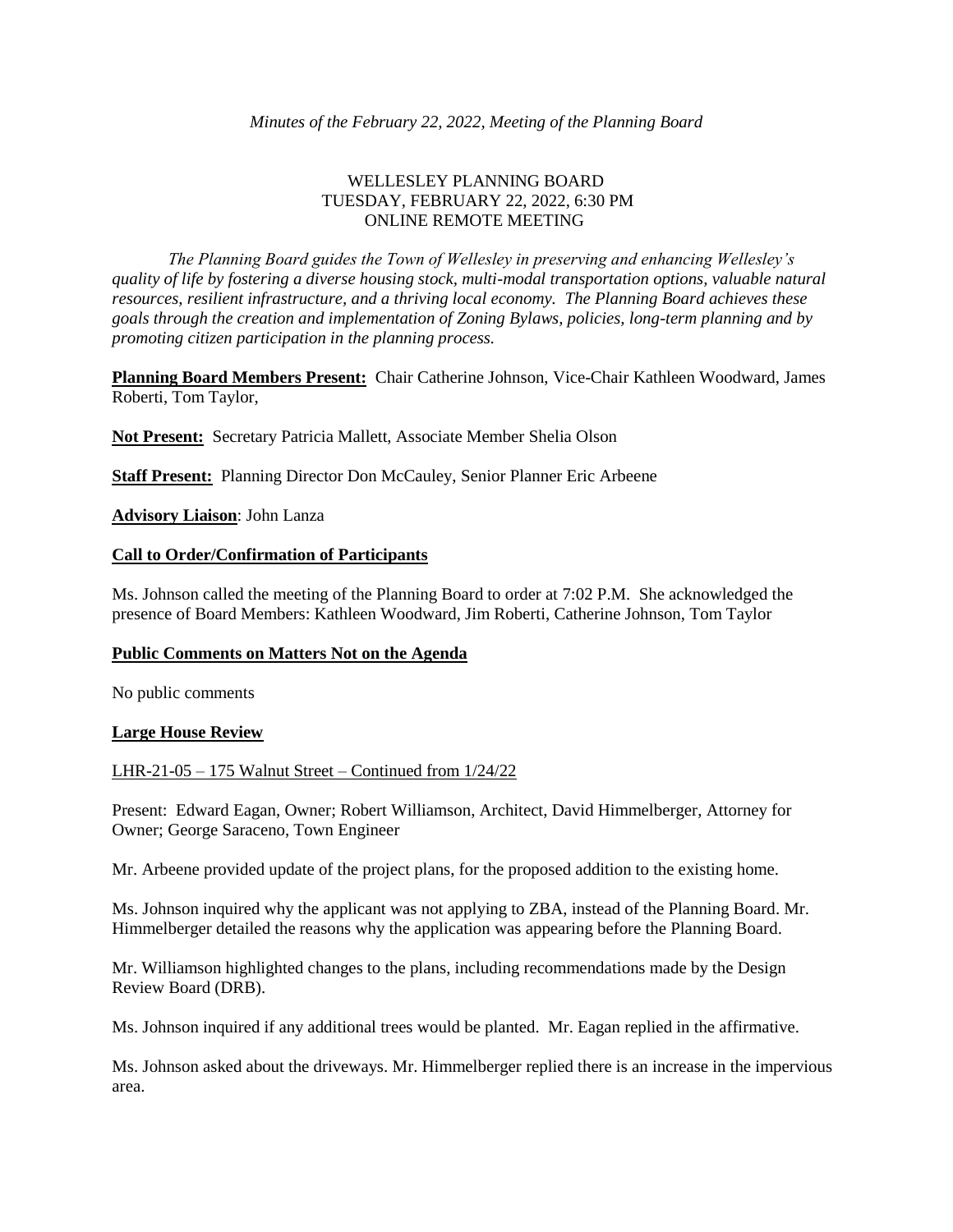Ms. Woodward inquired about the two proposed driveways. Mr. Saraceno responded that two curb cuts would be allowed, if they were not sited within 50 feet of the street.

Mr. Taylor inquired if the lighting needed to be dark-sky compliant. Ms. Johnson commented the applicant must include a lighting proposal.

Discussion took place regarding lighting.

Ms. Woodward inquired about the composition of the retaining walls. Mr. Eagan replied the walls would be built with stone.

**Mr. Roberti motioned to continue LHR-21-05 – 175 Walnut Street, to March 21, 2022; and extend the action deadline to 3/23/22. Ms. Woodward seconded the motion. The vote was unanimous 4-0; Woodward-aye, Roberti-aye, Taylor-aye, Johnson-aye.**

### LHR-21-06 – 78 Arnold Road – Retaining Wall

Present: Bharat Singh and Brad Singh, Zen Spaces Development, David Himmelberger, Attorney for the Applicant

Mr. McCauley provided detailed regarding chronology and status of the proposed plan.

Ms. Johnson agreed with changes to the plan, as recommended by the DRB.

Mr. Singh described the aspects associated with the proposed wall. Mr. Roberti asked if a civil engineer would need to stamp the plans. Ms. Johnson inquired about the exact location of the proposed wall, and how far would the wall be from the neighbor's property. Mr. Himmelberger provided detail, adding that the boulder wall would be a stabilization structure, and would require a building permit.

Mr. Taylor commented about the proposed curved wall being straightened. Ms. Woodward expressed her preference that the proposed retaining wall be used to protect the existing tree on the site.

**Mr. Roberti motioned to approve retaining wall for LHR-2106 for 78 Arnold Road, as submitted. Ms. Woodward seconded the motion. The vote was unanimous 4-0; Woodward-aye, Roberti-aye, Taylor-aye, Johnson-aye.**

### LHR-21-08 – 16 Wedgwood Road – Continued from 1/24/22

Present: Daniel Gurian, Owner, Brian Nelson, Engineer, David Sharff, Architect

Mr. Arbeene provided detail regarding the application.

Ms. Johnson inquired about aspects of the Engineering Report.

**Mr. Roberti motioned to continue LHR-21-08 for 16 Wedgewood Road, to March 7, 2022; and extend the action deadline to 3/09/22. Ms. Woodward seconded the motion. The vote was unanimous 4-0; Woodward-aye, Roberti-aye, Taylor-aye, Johnson-aye.**

LHR-21-16 – 20 Oakland Street – Continued from 2/7/22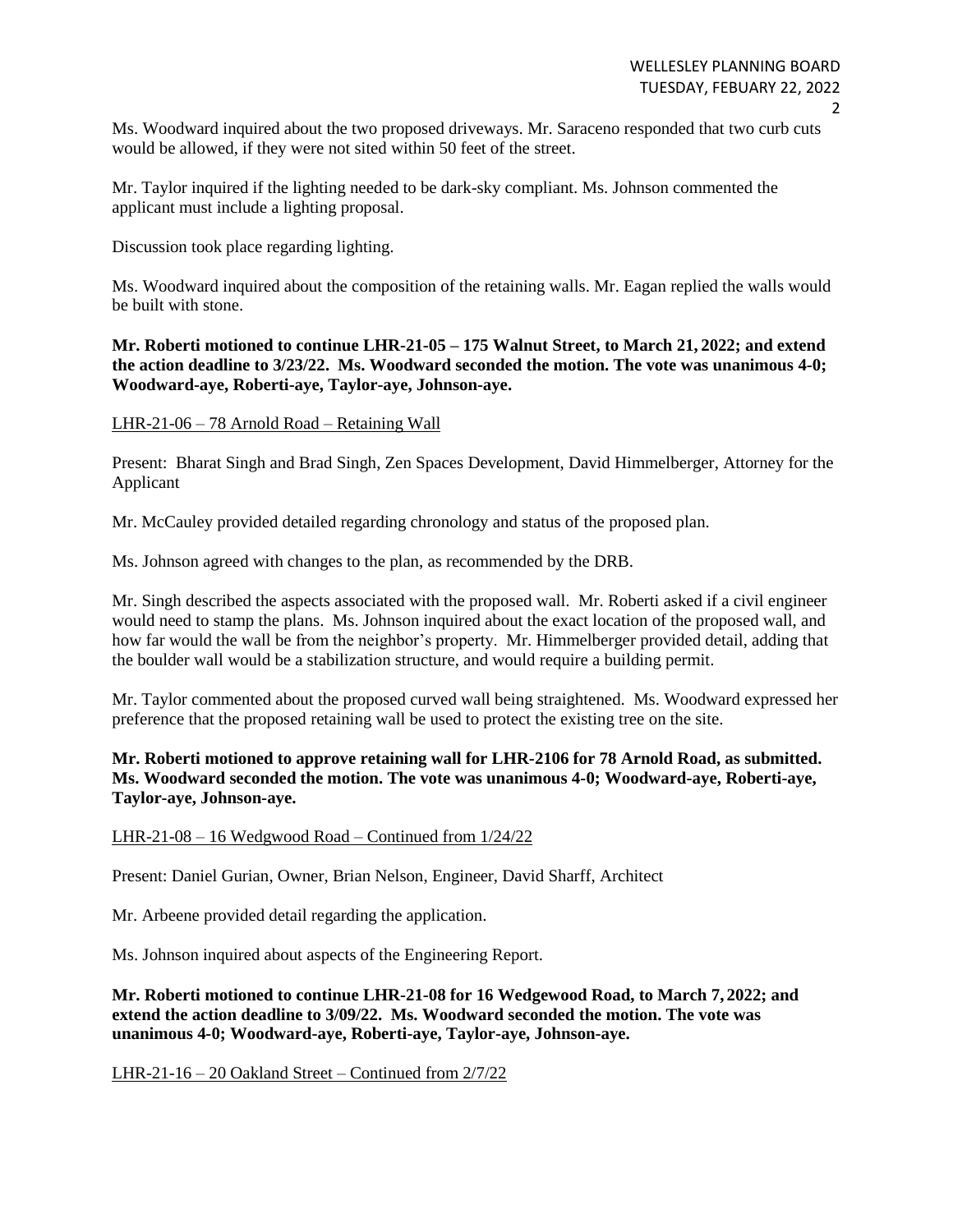Mr. McCauley stated the owner had brought in a new team, and additional time was needed before presentation to the Planning Board.

**Mr. Roberti motioned to continue LHR-21-16 for 20 Oakland Street, to March 21, 2022. Ms. Woodward seconded the motion. The vote was unanimous 4-0; Woodward-aye, Roberti-aye, Taylor-aye, Johnson-aye.**

### LHR-21-17 – 365 Worcester Street – Continued from 2/7/22

**Mr. Roberti motioned to continue LHR-21-17 for 365 Worcester Road, to March 21, 2022. Ms. Woodward seconded the motion. The vote was unanimous 4-0; Woodward-aye, Roberti-aye, Taylor-aye, Johnson-aye.**

## LHR-22-01 – 33 & 35 Pleasant Street

Present: David Brossi, Joe Brossi, Owners; Seth Chates, Architect; Brian Nelson, Engineer; Chris Peritti, Landscape Architect; Stanley Brooks, Attorney for the Owner/s

Mr. Arbeene presented update/overview regarding the project.

Mr. Brooks stated that Mr. Nelson had responded to Town engineering concerns. Mr. McCauley confirmed that remaining aspects included in the Town Engineer's recent letter, should be addressed.

**Mr. Roberti motioned to continue LHR-22-01 for 33 and 35 Pleasant Street, to 3/7/22. Ms. Woodward seconded the motion. The vote was unanimous 4-0; Woodward-aye, Roberti-aye, Taylor-aye, Johnson-aye.**

### **Zoning Board of Appeals**

### ZBA-2021-87 – 34 Bay View Road

Mr. McCauley provided summary of the case, noting the project had been addressed at three previous ZBA meetings. He confirmed the applicant had applied for a Special Permit for the demolition of a nonconforming home, and replacing it with a proposed home. Staff recommended ZBA approve the request. Board Members agreed.

### ZBA-2022-16 – 185 Linden Street

Mr. McCauley reported the applicant requested renewal of a Special Permit for continued operation of a two-lane drive, consisting of an ATM lane, and a drive-through window on the outer lane.

Staff recommended ZBA approve the renewal of the Special Permit, with the same terms and conditions. Board Member agreed.

### ZBA-2022-17 – 5 Maurice Road

Mr. McCauley reported the applicant requested a Special Permit for the construction of a rear-yard addition to existing non-conforming structure.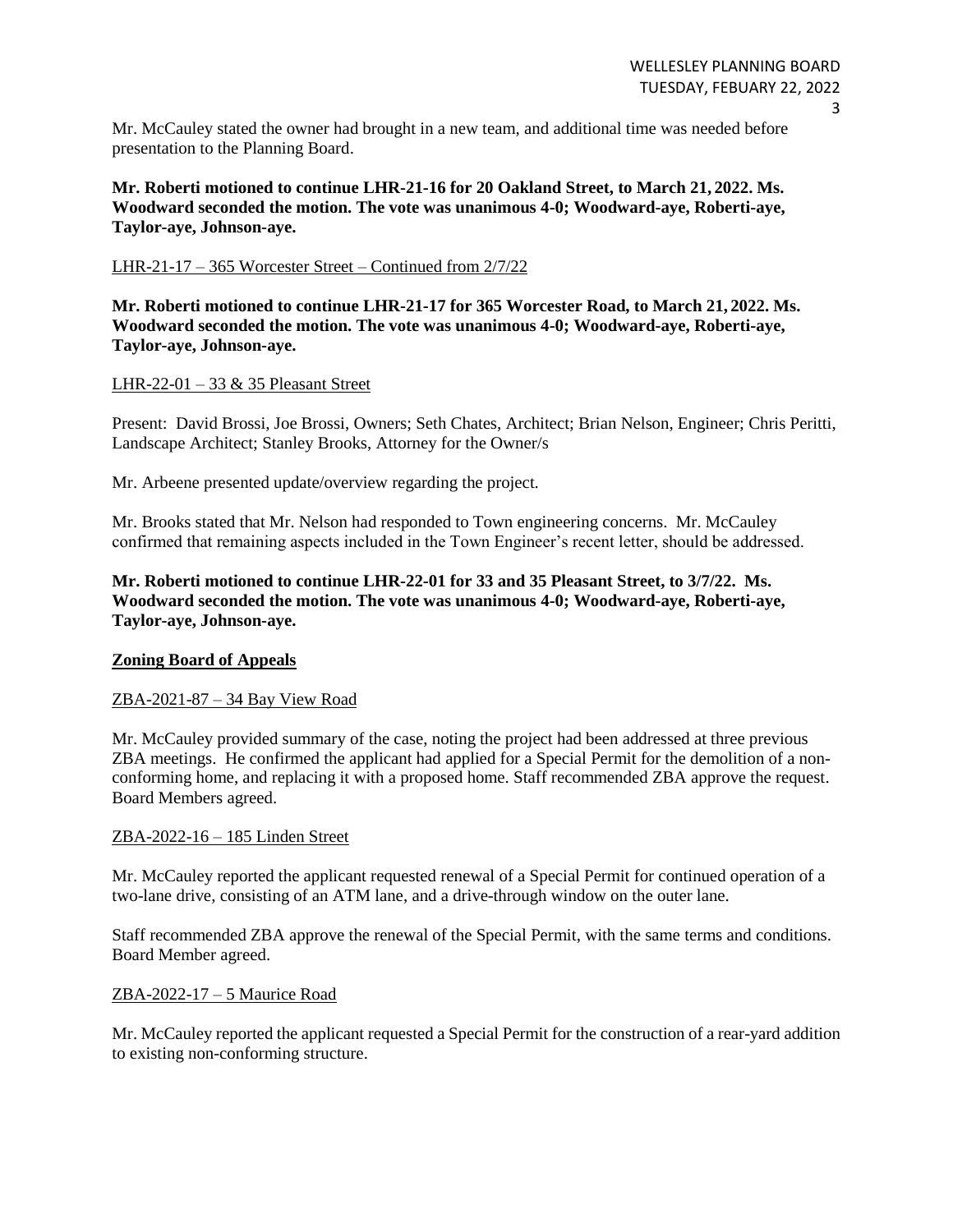Staff recommended ZBA approve the Special Permit, with conditions that HVAC equipment shall not be installed in yard setbacks; and include installation of stormwater infiltration system/s to offset increased flow from the proposed building. Board Members agreed.

### ZBA-2022-18 – 30 Summit Road

Mr. McCauley reported the applicant requested a Special Permit for an addition to an existing nonconforming home.

Staff recommended ZBA approve the Special Permit. Board Members agreed.

### ZBA-2022-19 – 372 Washington Street

Mr. McCauley reported the applicant requested a Special Permit under Section 22C, for installation of new transmission equipment for a wireless communication facility.

Staff recommended that ZBA approve the Special Permit, provided the ZBA determines the dimensional requirements are necessary for proper functioning of the equipment. Board Members agreed.

## ZBA-2022-20 - 38 Seaward Road

Mr. McCauley reported the applicant requested a Special Permit for additions to rear of the existing nonconforming home.

Staff recommended ZBA approve the Special Permit, with condition that any HVAC equipment not be located in yard setbacks. Board Members agreed.

### ZBA-2022-21 – 195-197 Linden Street

Mr. McCauley reported the applicant requested renewal of a Special Permit for operation of a drive- through way.

Staff recommended the ZBA approve the renewal of the Special Permit, with the same terms and conditions. Board Members agreed.

### ZBA-2022-22 – 18 Massasoit Road

Mr. McCauley reported the applicant requested a Special Permit for the addition of a second- story addition to a non-conforming structure.

Staff recommended ZBA approve the Special Permit, with condition that any external HVAC equipment, not be located within yard setbacks. Board Members agreed.

### ZBA-2022-23 – 56 Washington Street

Mr. McCauley reported the applicant requested Modification of Variance, for the construction of onestory garage bay.

Staff recommended the ZBA approve the Variance, with the existing terms and conditions, other than reduction of one parking space. Board Members Agreed.